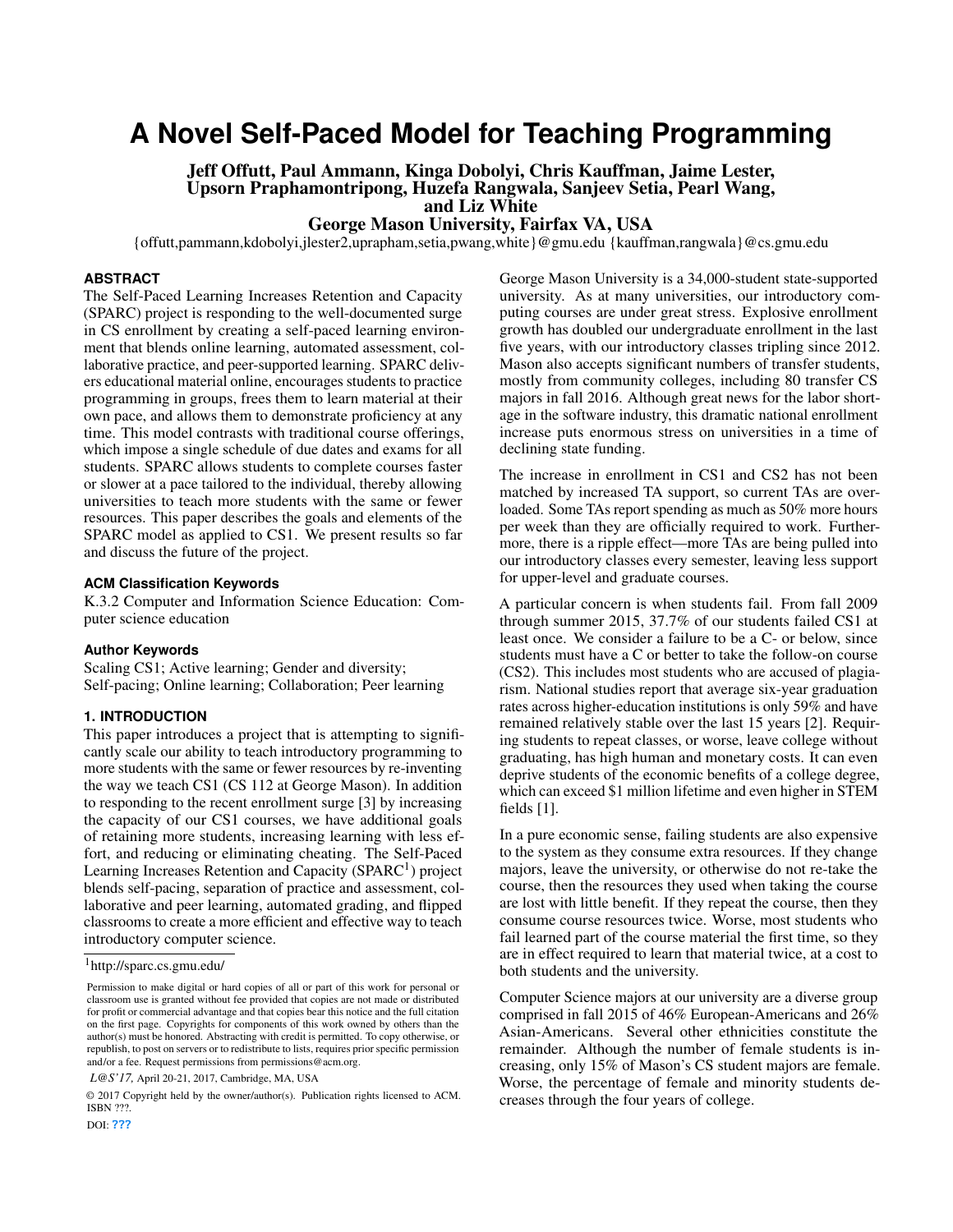Mason's CS1 instructors catch up to 20% of students cheating. Most are copying programs from classmates or other sources. This is only what we find—it is impossible to know how many cheating students are not caught. Cheating imposes huge costs. Although alerts are raised through automatic similarity checking programs, instructors still have to deal with each case individually, spending time and emotional energy. As enrollment continues to increase, these costs are becoming unsustainable.

Our novel educational pedagogy is being designed and implemented by a diverse team of faculty and students. The team includes CS1 instructors, an educational specialist, a programmer, our department chair and undergraduate studies associate chair, and very experienced instructors.

#### **Challenges**

The overarching goal of the project is to improve the capacity of CS1 while maintaining, and hopefully improving, educational quality. For the purposes of this paper, we define a *traditional* introductory CS course as CS1 that lasts for a term (usually semester or quarter); assigns for-credit programs that are done out-of-class with specific deadlines, while allowing little or no collaboration; have class sizes dictated by resources including classroom size and instructors; and uses most of the class time for instructor presentations. We present several challenges faced when using this traditional pedagogy, each of which leads to unnecessary use of student time and university resources.

Challenge 1: Using practice problems for assessment wastes instructor and TA resources. Students need a lot of programming practice, and they need to be assessed on their programming skills. Traditional pedagogy mix practice and assessments by giving students programming assignments that are used for practice as well as for grades (assessment). Many students learn programming best collaboratively, where students work together and help each other develop those skills [\[10\]](#page-3-3). Using the same assignments for both practice and assessment forces students to choose between working alone (which can lead to unnecessary struggles and less learning) and working together (cheating). The traditional pedagogy requires instructors and TAs to spend time searching for and penalizing such cheating. Besides wasting time, this inhibits student learning, and can discourage some from pursuing a CS major, especially under-represented minority and female students, who have been found to learn better with collaborative approaches [\[7,](#page-3-4) [9\]](#page-3-5).

Challenge 2: Traditional introductory CS courses do not adequately support students with diverse learning styles. It is well known that students learn material at widely varying paces: some faster than the traditional curriculum and some slower. However, the traditional pedagogy requires all students to move at exactly the same pace. This puts slower learners at a severe disadvantage while making classes painfully slow and unchallenging for faster learners.

Challenge 3: Traditional introductory CS courses do not adequately support students with diverse backgrounds. Students start these courses with dramatically different

amounts of computing knowledge, programming skills, and general academic knowledge. Because of prior preparation, fewer students every year need all the material in these courses. While many students test out of one or both courses completely, every year hundreds of moderately-prepared students are required to take an entire introductory course, even though they only need part of it. Repeating material is not only a poor use of their time, it is a poor use of university resources. In contrast, less prepared students rarely receive enough instruction, hands-on teaching, and skills practice to master the course material. These students often fail CS1, not because they cannot learn it, but because they cannot keep up. Neither student population is well served by the traditional *one-size-fits-none* approach to early CS education.

The traditional model of 3-hour, semester-long, lock-step courses forces students into boxes that all move at the same speed, regardless of how fast the students master course material. This has been called a "conveyor-belt" or "factory" education model [\[5,](#page-3-6) [6\]](#page-3-7). The conveyor-belt model often drives talented students away, and we suggest that it reduces capacity and throughput in introductory CS classes.

#### **Pedagogical Elements**

Our overall goal in this project is to address these challenges with an approach that reduces overall costs without sacrificing educational quality. This is accomplished through several major elements:

- 1. Separating individual assessment activities from collaborative practice activities (*challenge 1*).
- 2. Permitting students to demonstrate mastery of skills at any time (*challenge 2 & 3*).
- 3. Allowing students to pace their own learning, decreasing the need to retake courses (*challenge 2 & 3*).
- 4. Moving lectures online and using contact hours for interactive teaching (*challenge 2 & 3*).
- 5. Automating, as much as possible, evaluations of students' programming skills and computing knowledge (*challenge 1*).

## **2. THE SPARC MODEL**

We are creating an innovative teaching model of self-paced introductory programming courses. Students periodically demonstrate competency with skills, similar to earning martial arts black-belts. While the self-pacing aspect of martial arts studies are important, we explicitly downplay competition to encourage retention and diversity. Flipped learning [\[11\]](#page-3-8) has been used successfully in prior introductory CS courses. Our self-paced learning model adapts best practices from these different learning paradigms.

The rest of this section describes the major elements in the SPARC model for teaching.

Practice assignments: The courses is divided into 10 *stages*. For each stage, students are given many practice assignments to be done collaboratively, at their own pace, and using any resources desired. Students are not just allowed, they are strongly encouraged to help each other. Instructors, GTAs, and undergraduate TAs are in classrooms, hold office hours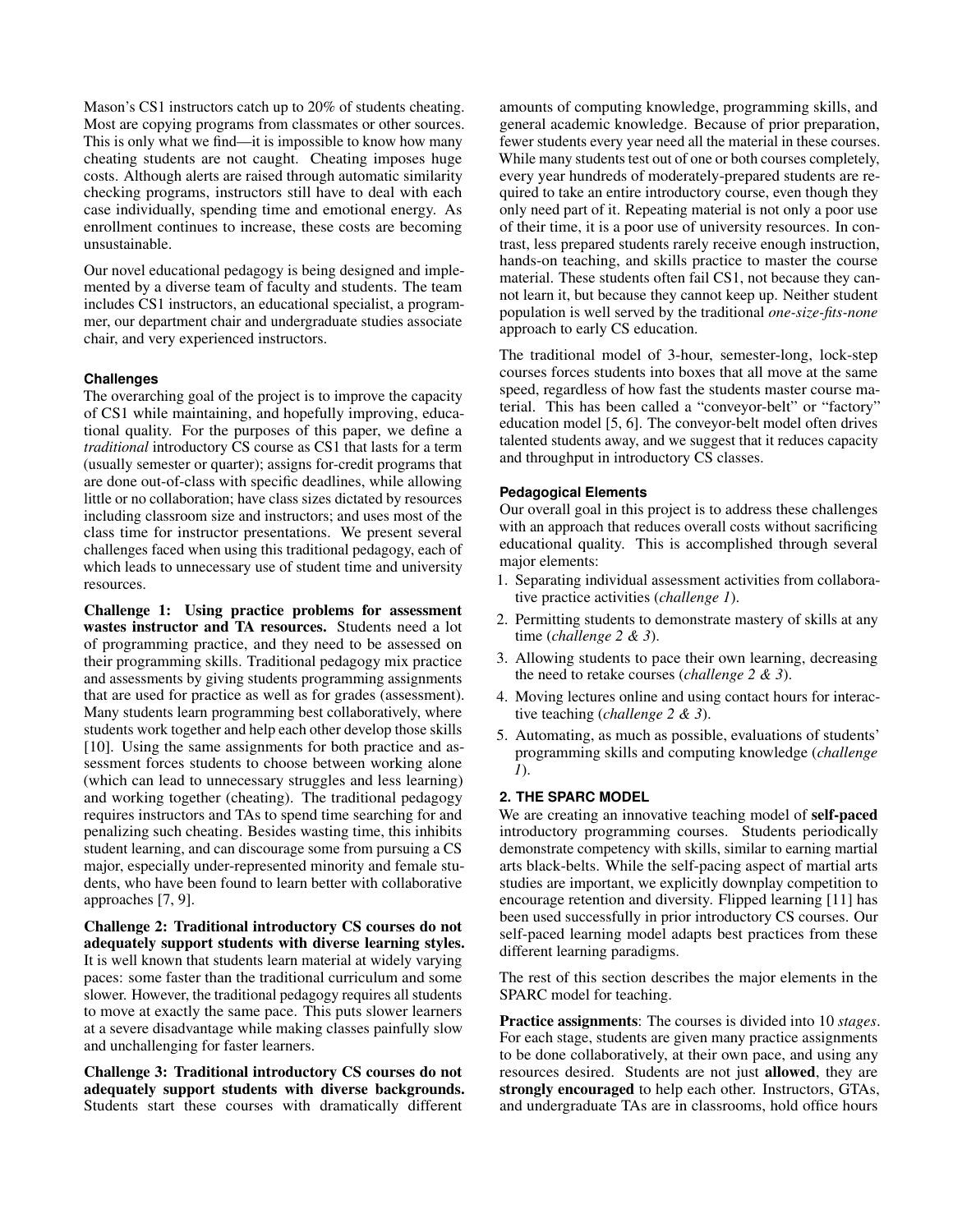in public places, and are available through online discussion boards (we use *piazza.com*).

Assessments: Since our students learn in a less rigid schedule, we replace the traditional assessments such as out-of-class individual programs with anytime assessments. When ready, students appear in scheduled labs to attempt an assessment. Our automated system contains about 10 versions of each assessment (a mix of programming assignments and concept questions), and on each attempt, a student is presented with one version chosen randomly and without replacement. The assessments are supervised and use locked-down computers (no access to the web or other materials unless explicitly authorized). The results are graded immediately with automated tests and an automated coding style assessment. Students have up to five chances to pass each assessment, and are not penalized for repeated attempts. To pass the class, students must eventually pass all assessments with a score of 70% or higher.

Classroom activities: We free instructor resources to teach more students by using the *flipped classroom* model [\[4\]](#page-3-9). Most knowledge is delivered online through self-recorded lectures, tutorials, and other resources. Class time is primarily used to practice programming, which has three elements. (1) Students collaboratively practice programming skills with help from peers, the teacher, and TAs. When possible, we prefer rooms that have multiple whiteboards, movable chairs, and desks that facilitate group-work. (2) The teacher and TAs work directly with students to solve problems, answer questions, and offer advice. (3) Students work on material and programs related to their individual current stage, forming groups dynamically of students at the same stage.

Small group discussions are led by instructors and TAs. Discussions are often in the form of *mini-lectures* where the instructor or TAs explain core concepts needed to solve the programming problems. Mini-lectures usually take 10 to 15 minutes and involve small groups—a type of *just-in-time* learning [\[8\]](#page-3-10). Instructors and TAs sometimes start discussions based on student questions. Students then collaborate to design algorithms to solve the problems. As students become familiar with the teaching model, they form study groups by themselves.

Assessment labs: Students use our software to register for assessments weekly, where they get a new, random assignment for their current stage. TAs are present to help students understand the assignment, solve syntax problems, understand the language, and facilitate record keeping, but not to solve the problem. After completing an assessment, the automatic grading program gives immediate feedback in the form of which automated tests pass and which fail. Students may resubmit the assignment during lab until they pass it. If a student fails to pass that assessment during the lab, the instructor or a TA helps the student understand what was wrong to improve for the next attempt.

Grading: The overall grade is 70% assessment scores, 20% final exam, and 10% participation. Students who do not finish by the end of the term are given an *in-progress* grade, and have 10 weeks after the end of the term to complete.

Software: To support our educational model, the SPARC team is developing custom software that will be shared with the community in an open source model.

# **3. RESULTS AND PLANS**

This project started with a grant in spring 2015 and the team has developed over 100 practice problems and 75 assessment problems with corresponding automated tests for CS 112. At Mason, CS 112 is taught in Python, and includes programming, problem solving, testing and debugging, and the use of program documentation<sup>[2](#page-2-0)</sup>. We have taught four sections to a total of 344 students, including 78 CS majors. CS1 is required by most STEM majors at Mason, and most CS majors took the equivalent course in high school. To demonstrate scalability, we have progressively taught more students and sections with the same instructor. The SPARC model is allowing her to teach more students with less effort.

Our most dramatic result thus far is that the number of students caught cheating has gone from 10% on average, and up to 20%, down to zero. We have not caught a single student cheating. Collaboration is encouraged rather than proscribed, and assessments are done individually in an environment engineered to make undetected cheating extremely difficult. This is not just a huge savings in time and effort, we also eliminate the hugely destructive "false positives," that is, we do not erroneously accuse students of cheating.

Our completion rates have been at least the same as, and sometimes dramatically more than, the pass rates in non-SPARC sections. This is partly because of the self-pacing, which is allowing 10% to 25% of students to finish after the end of the semester, and partly because the class environment puts students in a more positive frame of mind. By comparing final exam scores among courses, we have also verified that students who pass SPARC sections are learning at least as much as students who pass non-SPARC sections.

Anecdotally, the instructor reports much more pleasant interactions with students in SPARC sections. She feels more effective as a teacher, and reports higher job satisfaction. She feels this model is more stimulating as she was interacting with students directly rather then talking to them. The TAs report similar views, and said they enjoy working for a SPARC class more than other CS 112 classes, and had better interactions with the students.

We are starting to extend the SPARC model to CS2 (CS 211) at Mason).

We are also computing longitudinal data to assess how the SPARC teaching model affects students as they progress into subsequent courses. We are measuring effort by the instructors, scalability, performance of students, number of students who finish early and late, and retention to compare with students who did not participate in SPARC courses. This will be used to evaluate several experimental hypotheses: (1) SPARC students learn at least as much as students in our regular courses; (2) this model allows us to teach more students with less effort;

<span id="page-2-0"></span><sup>&</sup>lt;sup>2</sup>A SPARC CS 112 course website can be found at https://cs.gmu.edu/∼kdobolyi/sparc/.